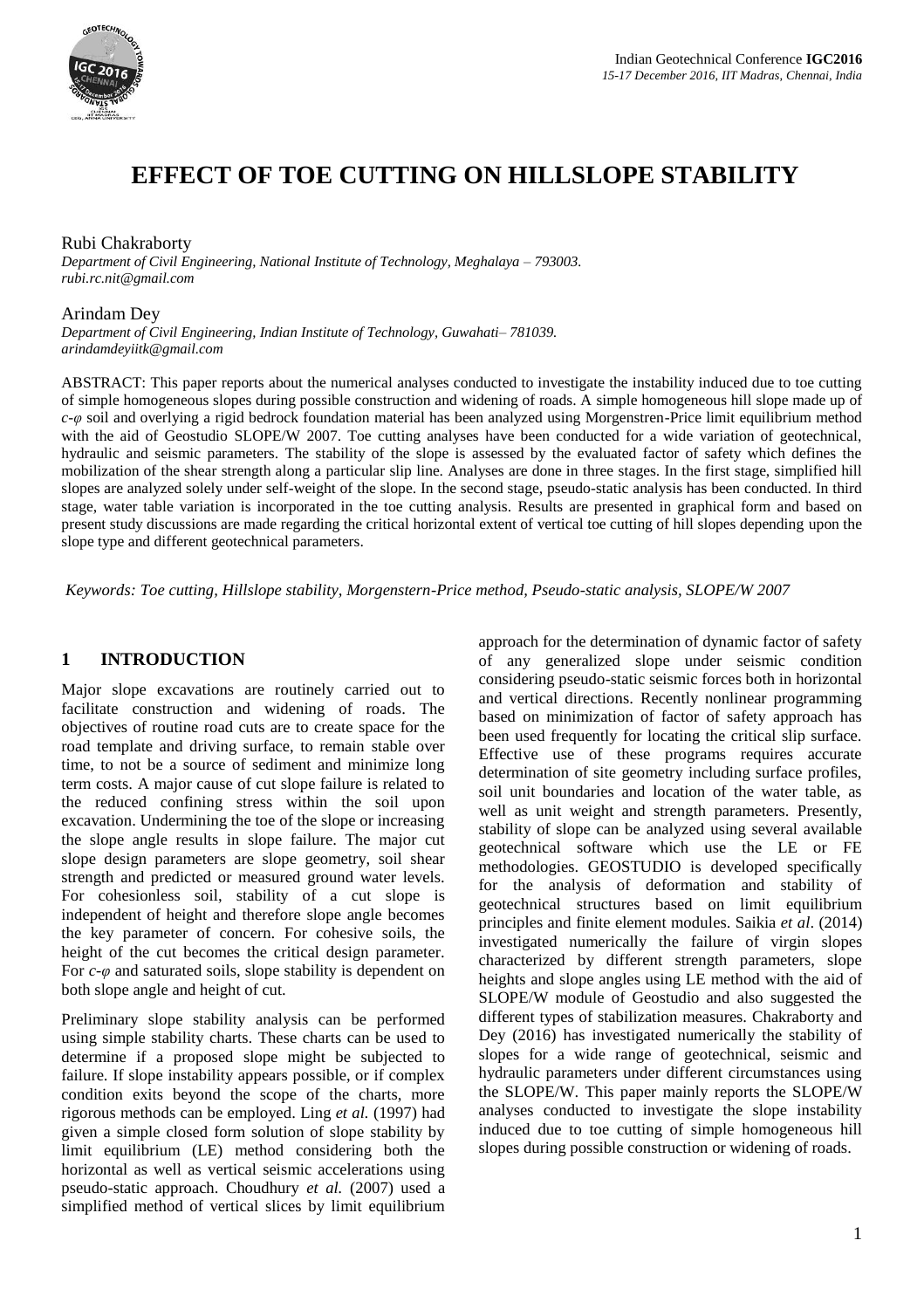#### **2 Numerical Model**



Fig. 1 Schematic diagram of the problem statement

A 40 m high slope made up of *c*- *φ* soil and overlying a rigid bedrock foundation material has been analyzed for instability due to toe cutting for a wide range of cohesion (*c*) and angle of internal friction (*φ*) using Geostudio *SLOPE/W 2007* utilizing Morgenstren-Price limit equilibrium method.

Determining the position of the critical slip surface with the lowest FoS remains one of the key issues in a stability analysis. There are many different ways for defining the positions of trial slip surfaces in *SLOPE/W 2007*, namely Grid and Radius method, Entry and Exit method, Fully specified slip surfaces. In the present analysis, *Entry and Exit method* has been used.

The most realistic position of the critical slip surface is obtained when effective strength parameters are used in the analysis. Effective strength parameters, however, are only meaningful when they are used in conjunction with pore-water pressures. There are different ways to specify the pore pressure conditions in *SLOPE/W 200*7, namely Single piezometric line, Multiple piezometric line, Pore water pressure head with spatial function. In the present analysis, *single piezometric line* method has been used. The variation of water table has been considered by specifying height and inclination of the piezometric line. Pseudo-static analysis has been conducted by adopting horizontal and vertical pseudo-static coefficients as 0.18 and 0.09 respectively, corresponding to the Seismic Zone V in which the regions of the North-East India are located.

#### **3 RESULTS AND DISCUSSIONS**

# **3.1 Effect of Toe Cutting on Dry Slopes**

Results obtained are shown in Figures 2 to 4 below. Analyses conducted shows that flatter slopes (slope inclination varying from 30<sup>0</sup> to 40<sup>0</sup>) having low *c* and  $\varphi$ values are failing under self-weight of the slopes only [e.g., for (a)  $\beta = 30^0$ ,  $c=10kPa$ ,  $\varphi = 20^0$  the FoS value is 0.893 and (b)  $\beta = 40^0$ ,  $c = 10kPa$ ,  $\phi = 20^0$  FoS value is 0.681 respectively under self-weight of the slope]. Therefore, vertical toe cutting for road construction or widening is not possible for such slopes without adequate safety measures. Higher *c* and *φ* values may lead to safe toe cutting even up to a horizontal extent  $(b_t)$  of more than 15m [e.g., for (a)  $\beta = 30^0$ ,  $c = 50 \text{ kPa}$ ,  $\varphi = 20^0$  toe cutting of more than 25m and (b)  $\beta = 40^{\circ}$ ,  $c = 30 \text{kPa}$ ,  $\varphi = 35^{\circ}$  more than

15m]. On the other hand, for comparatively steeper slopes (slope inclination varying from  $50^{\circ}$  to  $60^{\circ}$ ) having higher *c* and  $\varphi$  values also fail under self-weight [e.g., for  $\beta = 60^{\circ}$ , *c*  $=30kPa$ ,  $\varphi=30^0$  the FoS value is 0.842]. A reasonably high value of *c* and  $\varphi$  (e.g. for  $\beta = 60^\circ$ , *c* = 70kPa,  $\varphi = 35^\circ$ ) allows a horizontal extent  $(b_t)$  of toe cutting of around 10m, but such combination of *c* and *φ* values may not be practically feasible.



Fig. 2 Effect of toe cutting on dry hill slopes for  $\beta = 30^0$ , (a)  $\varphi = 20^0$  (b)  $\varphi = 25^0$  (c)  $\varphi = 30^0$  (d)  $\varphi = 35^0$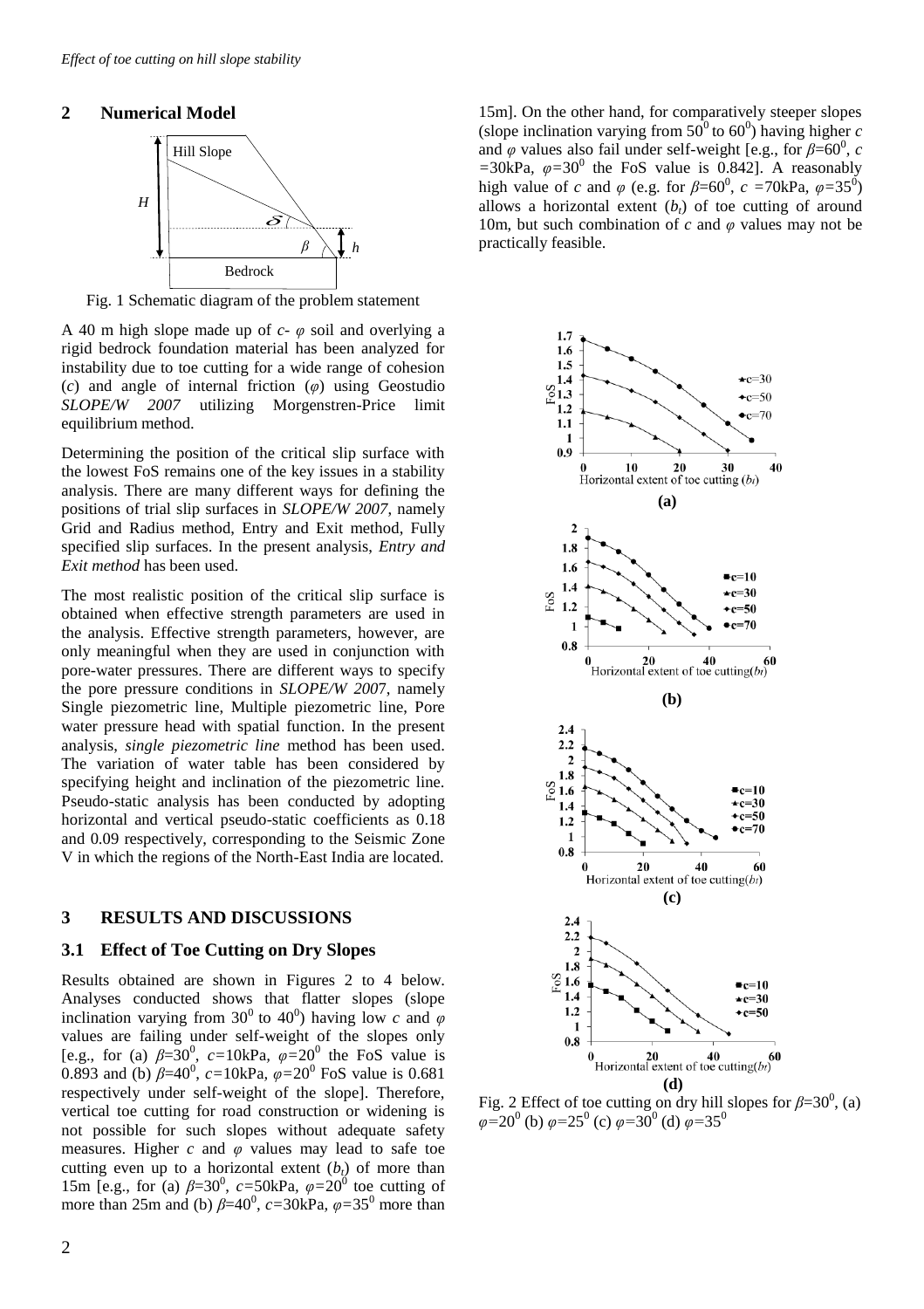

Fig. 3 Effect of toe cutting on dry hill slopes for  $\beta = 40^0$ , (a)  $\varphi = 20^{\circ}$  (b)  $\varphi = 25^{\circ}$  (c)  $\varphi = 30^{\circ}$  (d)  $\varphi = 35^{\circ}$ 

# **3.2 Effect of Toe Cutting on Dry Slopes with Pseudo-static Earthquake**

Results obtained are shown in Figure 5. Analyses conducted shows that flatter slopes (slope inclination varying from  $30^0$  to  $40^0$ ) having low *c* and  $\varphi$  values are failing under the action of pseudo-static earthquake [e.g., for (a)  $\beta = 30^0$ ,  $c = 10 \text{kPa}$ ,  $\varphi = 25^0$  the FoS value is 0.775 and (b)  $\beta = 40^0$ ,  $c = 30kPa$ ,  $\varphi = 25^0$  FoS value is 0.819 respectively]. Therefore, vertical toe cutting for road construction or widening is not possible for such slopes without adequate safety measures. Higher *c* and *φ* values

lead to safe toe cutting even up to a horizontal extent (*b<sup>t</sup>* ) of more than 15m [e.g., for (a)  $\beta = 30^0$ ,  $c = 30kPa$ ,  $\varphi = 35^0$ and (b)  $\beta = 40^0$ ,  $c = 50kPa$ ,  $\varphi = 30^0$ ]. On the other hand, for comparatively steeper slopes (slope inclination varying from 50<sup>0</sup> to 60<sup>0</sup>), having higher *c* and  $\varphi$  values, also fail under the action of pseudo-static earthquake only [e.g., for (a)  $\beta = 50^{\circ}$ ,  $c = 30 \text{kPa}$ ,  $\varphi = 35^{\circ}$  the FoS value is 0.896 and (b)  $\beta = 60^{\circ}$ , *c* = 50kPa,  $\varphi = 35^{\circ}$  the FoS value is 0.912]. A reasonably high value of *c* and  $\varphi$  [e.g., for (a)  $\beta = 50^{\circ}$ , *c*  $=70kPa$ ,  $\varphi=30^{\circ}$  and (b)  $\beta=60^{\circ}$ ,  $c=70kPa$ ,  $\varphi=35^{\circ}$ ] allows a horizontal extent of toe cutting of around 2m, but such combination of *c* and *φ* values may not be practically feasible.



Fig. 4 Effect of toe cutting on dry hill slopes for (a)  $\beta = 50^0$ ,  $\varphi$ =35<sup>0</sup> (b)  $\beta$ =60<sup>0</sup>,  $\varphi$ =35<sup>0</sup>



Fig. 5 Effect of toe cutting on dry hill slopes with pseudostatic earthquake for (a)  $\beta = 30^0$ ,  $\varphi = 30^0$  (b)  $\beta = 40^0$ ,  $\varphi = 35^0$